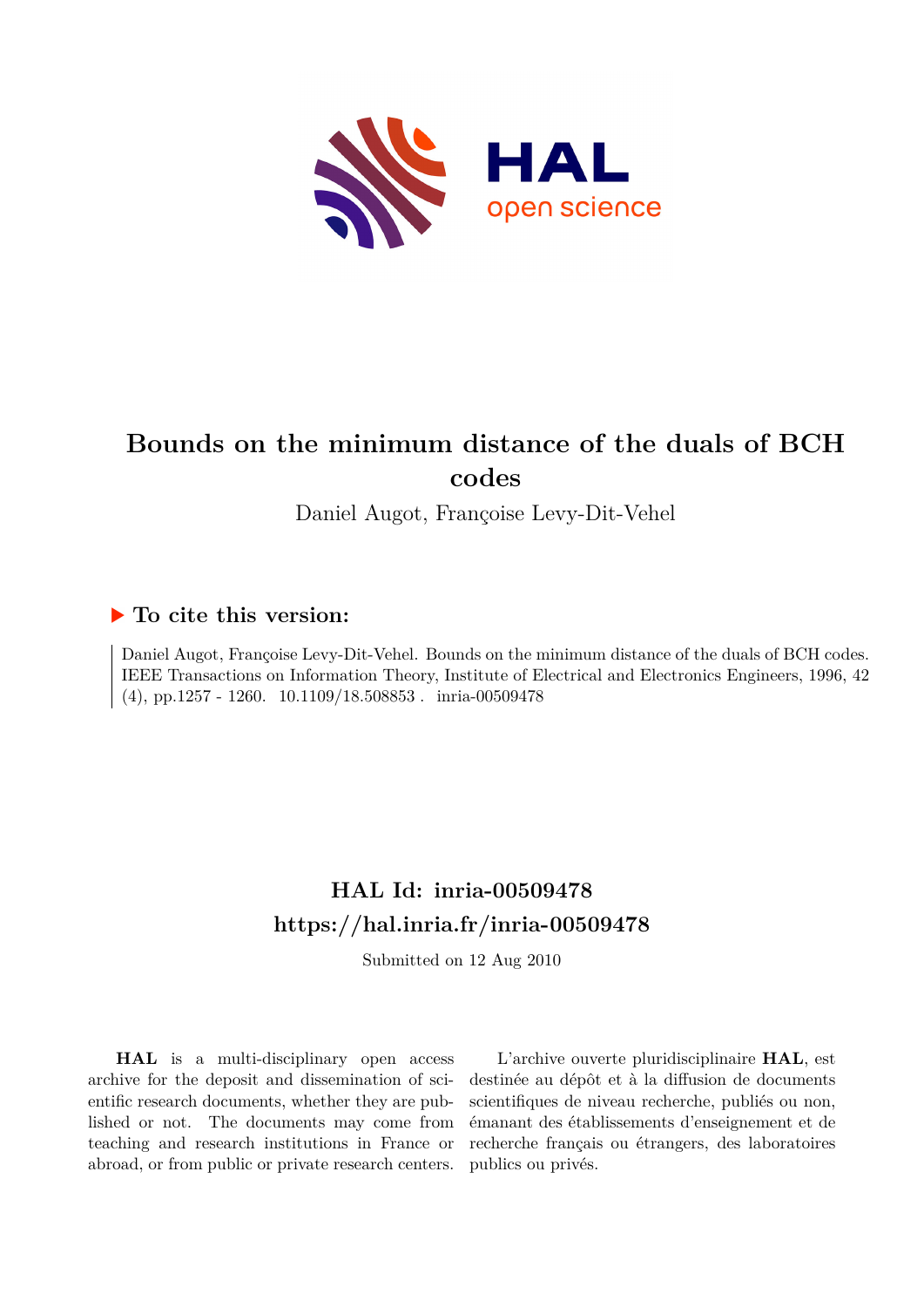# Bounds on the minimum distance of the duals of BCH codes

Daniel Augot\*, Françoise Levy-dit-Vehel \*

#### Abstract

We consider primitive cyclic codes of length  $p^m - 1$  over  $\mathbb{F}_p$ . The codes of interest here are duals of BCH codes. For these codes, a lower bound on their minimum distance can be found via the adaptation of the Weil bound to cyclic codes (see[[10](#page-13-0)]). However, this bound is of no significance for roughly half of these codes.

We shall fill this gap by giving, in the first part of the paper, a lower bound for an infinite class of duals of BCH codes. Since this family is a filtration of the duals of BCH codes, the bound obtained for it induces a bound for all duals.

In the second part we present a lower bound obtained by implementing an algorithmic method due to Massey and Schaub (the rankbounding algorithm). The numerical results are surprisingly higher than all previously known bounds.

## 1 Introduction

#### 1.1 Preliminaries

We consider cyclic codes of length  $n = p<sup>m</sup>-1$  over  $\mathbb{F}_p$ , that is, ideals of the ring  $\mathbb{F}_p[X]/(X^n-1)$ , for  $m \in \mathbb{N}^*$ . A defining-set of a code C is a set  $T \subset [0, n-1]$ , such that  $\{\alpha^j, j \in T\}$  is the zero-set of the generator polynomial of C, where  $\alpha$  is a primitive element in  $\mathbb{F}_{p^m}$ . Then, the narrow-sense BCH code of designed

<sup>∗</sup> Institut National de Recherche en Informatique et Automatique (INRIA) Domaine de Voluceau, Rocquencourt, BP 105, 78153 Le Chesnay Cedex FRANCE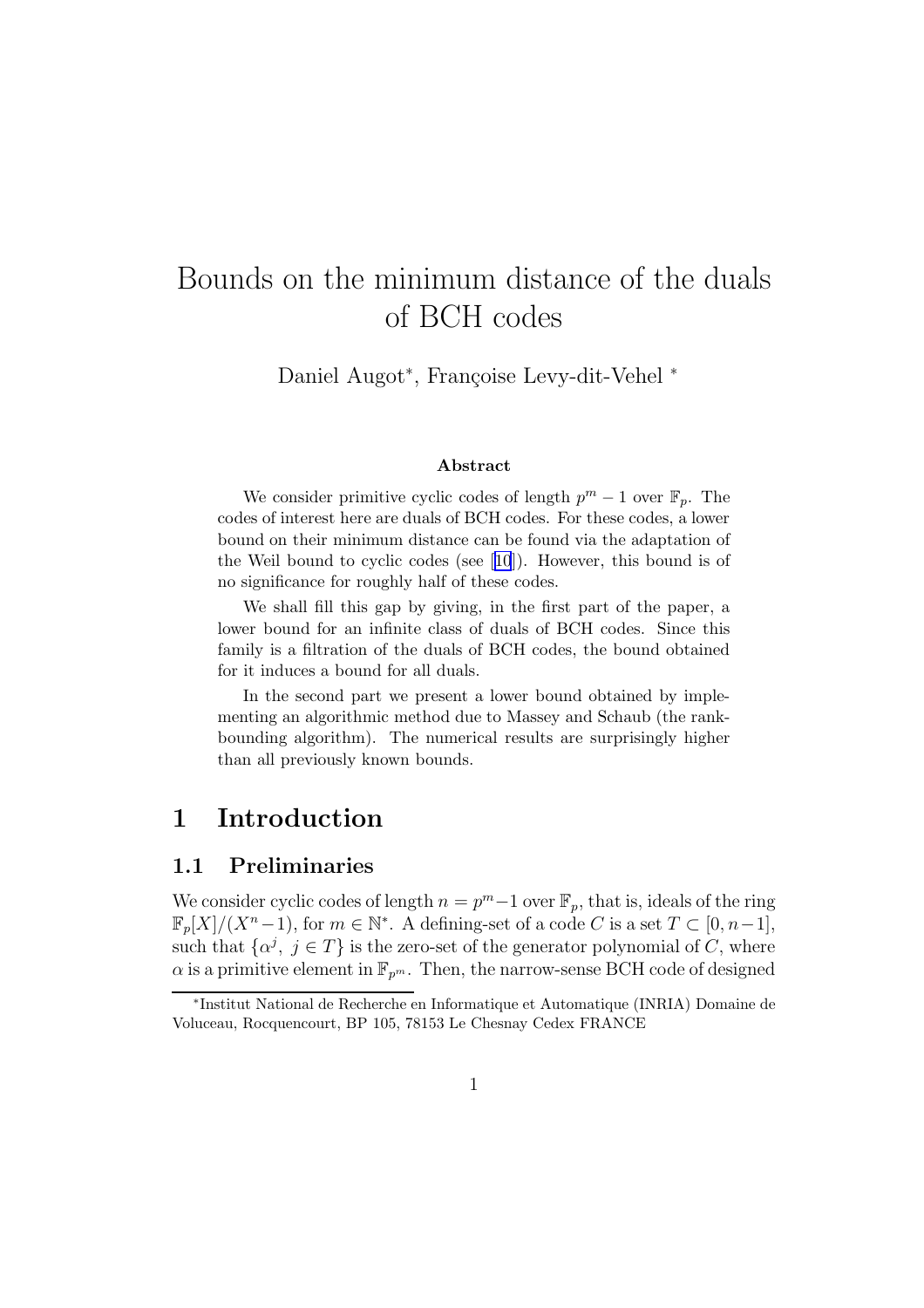<span id="page-2-0"></span>distance d is the code with defining-set  $T = \bigcup_{1 \leq s \leq d} cl(s)$ , where  $cl(s)$  is the cyclotomic coset of  $p$  modulo  $n$  whose smallest element is  $s$ .

The dual  $C^{\perp}$  of a code C is the set of vectors which are orthogonal (with respect to the inner product of  $\mathbb{F}_p^n$  to all codewords of C. If C is cyclic, then so is  $C^{\perp}$ . Then we call check-set of C a subset J of  $[0, n]$ , such that the defining-set  $T^{\perp}$  of  $C^{\perp}$  can be written as the union of the cyclotomic cosets of the elements of J. Also, we recall that the Mattson-Solomon polynomial of an element  $a = (a_0, \ldots, a_{n-1})$  of  $\mathbb{F}_p^n$ , is the following polynomial of  $\mathbb{F}_{p^m}[Z]$ :  $MS_a(Z) = \sum_{i=1}^n A_i Z^{n-i}$ , where  $A_i = a(\alpha^i)$ ,  $1 \leq i \leq n$  (identifying a with a polynomial of  $\mathbb{F}_p[X]/(X^n-1)$ .

We shall need the following result, that we call "Weil bound" for short. It is in fact a bound that comes from the results of Weil and Serre on the number of rational points of algebraic curves, adapted by Wolfmann to the case of cyclic codes.

**Theorem 1** [\[10\]](#page-13-0) Let C be a cyclic code of length  $p^m - 1$  over  $\mathbb{F}_p$ , with gen*erator polynomial*  $g(z)$  *and check-set J.* Let  $\theta = \sup J$ . If every element of J *is prime to* p*, the non-zero weights of* C *satisfy :*

$$
p^{m-1}(p-1) - \frac{(\theta - 1)(p-1)}{2p} \lfloor 2p^{\frac{m}{2}} \rfloor \le w \le p^{m-1}(p-1) + \frac{(\theta - 1)(p-1)}{2p} \lfloor 2p^{\frac{m}{2}} \rfloor, \quad \text{if } g(1) = 0,
$$
  

$$
p^{m-1}(p-1) - 1 - \frac{(\theta - 1)(p-1)}{2p} \lfloor 2p^{\frac{m}{2}} \rfloor \le w \le p^{m-1}(p-1) - 1 + \frac{(\theta - 1)(p-1)}{2p} \lfloor 2p^{\frac{m}{2}} \rfloor, \quad \text{if } g(1) \ne 0.
$$

**Remark 1** If C is the dual of the BCH code of designed distance  $d$ , then theorem 1 applies with  $\theta$  being the largest designed distance strictly less than  $d$ , that is, the largest integer less than  $d$ , which is at the same time the smallest element of its cyclotomic coset.

There exists a value of  $\theta$ , say  $\theta_0$ , such that for  $\theta \ge \theta_0$ , the lower bound given by the above theorem is negative. In the following lemma, we precize the value of  $\theta_0$ , in the case where 1 is a zero of the generator polynomial of the code (it is the only case of interest here, because 0 belongs to the defining-set of any dual of BCH code). The proof can be found in[[4\]](#page-13-0).

Lemma 1 *With the notations of theorem 1, for the cyclic codes admitting 1 as zero, the Weil bound is negative for*  $\theta \geq \theta_0$ *, with :* 

• *if m is even,*  $\theta_0 = p^{\frac{m}{2}} + 1$ *,*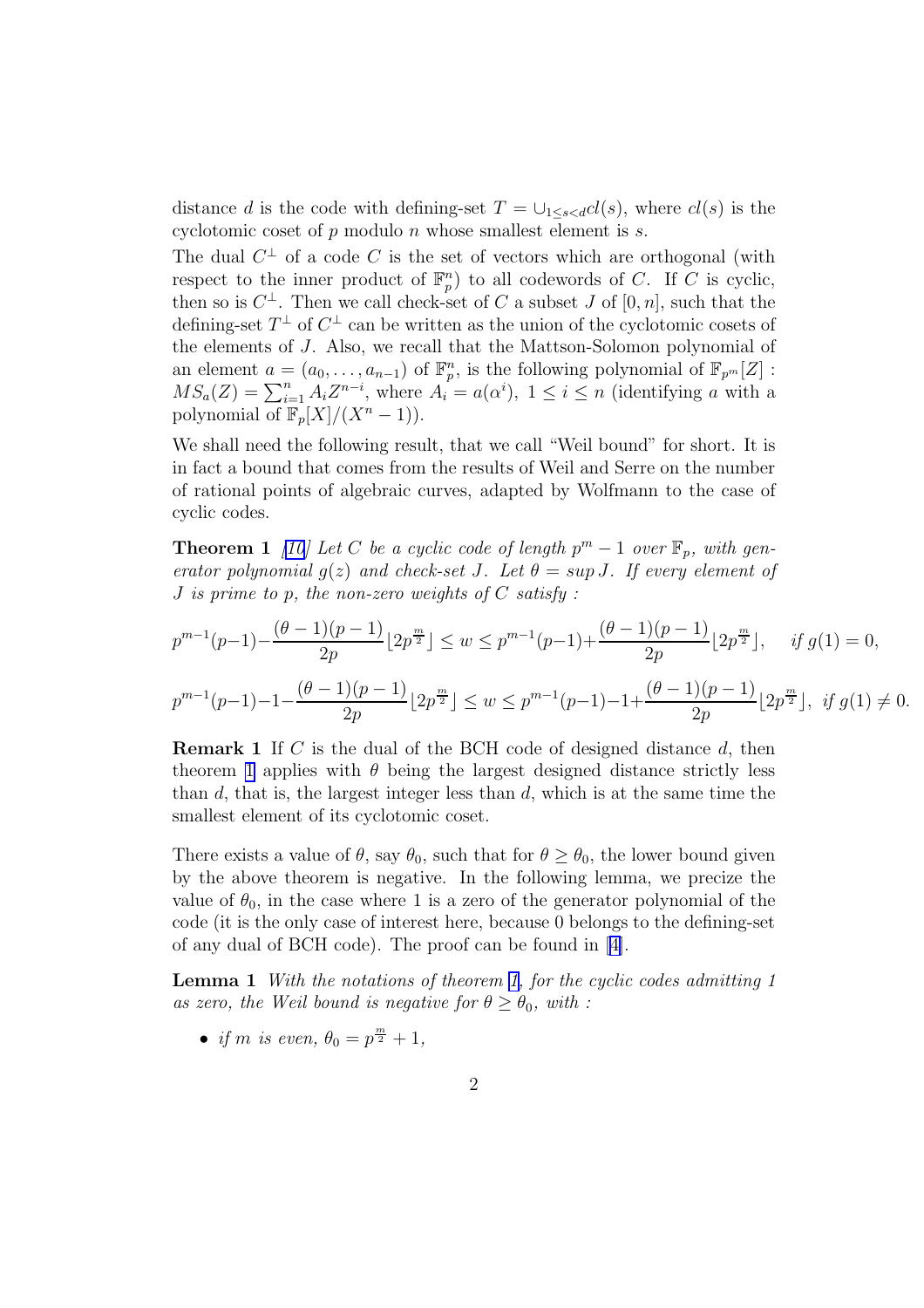• *if* m *is odd,*  $\theta_0$  *is the smallest element greater than or equal to*  $\left\lceil \frac{2p^m}{12m^m}\right\rceil$  $\frac{2p^m}{\lfloor 2p^{\frac{m}{2}}\rfloor}$  +  $\boxed{2}$ 1*, which is at the same time the smallest element of its cyclotomic coset.*  $\text{Let } \Lambda = \lceil \frac{2p^m}{\ln \frac{m}{\lambda}} \rceil$  $\frac{2p^m}{\lfloor 2p^{\frac{m}{2}}\rfloor}$ . We get : *For*  $p = 2$  *and*  $m \ge 5$ *, or for*  $p > 2$  *and*  $m \ge 3$ ,  $\theta_0 = \Lambda + 1$  *if*  $p \not | \Lambda + 1$ , *and*  $\theta_0 = \Lambda + 2$  *otherwise.* 

Note : In many cases, we have  $\Lambda = \lceil p^{\frac{m}{2}} \rceil$ .

Another result of interest for us is the Roos bound. To recall it, we need to introduce two notations : For a subset A of  $\mathbb{F}_{p^m}$ , say  $A = {\alpha^{j_1}, \ldots, \alpha^{j_k}}$ , we shall denote by  $\tilde{A}_z$  the subset :  $\tilde{A} = \{ \alpha^s, s \in \bigcup_{l=1}^k cl(j_l) \};$  that is, if  $\alpha^j \in A$ , then  $\alpha^{jp^i \mod n} \in \hat{A}$  for all  $i, 0 \leq i \leq m-1$ . This notation follows from the fact that if A is a zero-set of a cyclic code C over  $\mathbb{F}_{p^m}$ , then  $\tilde{A}$  is a zero-set of a cyclic code over  $\mathbb{F}_p$ , namely the subfield subcode of C.

If A and B are two subsets of a field F, the *product-set* AB is the set  $\{ab, a \in$  $A, b \in B$ .

**Theorem 2** [\[9\]](#page-13-0) Let D be a cyclic code of length n over  $\mathbb{F}_{p^m}$ , and let  $T_1$  be its *zero-set.* Assume  $d_{min} \mathcal{D} \geq \delta$ . Let  $\beta$  be a primitive n-th root of unity in  $\mathbb{F}_{p^m}$ ,  $and T_2 = \{\beta^{i_1}, \ldots, \beta^{i_k}\}, where 0 \leq i_1 < i_2 < \ldots < i_k \leq n-1$ . If the number *of "missing powers" in*  $T_2$ *, namely*  $i_k - i_1 - k + 1$ *, is strictly less than*  $\delta - 1$ *, then the cyclic code of length* n *over*  $\mathbb{F}_p$  *whose zero-set is*  $T_1T_2$  *has minimum weight at least*  $\delta + k - 1$ .

Note that the true minimum distance of the duals of some cyclic codes can be found from the minimum distance of the duals of BCH codes. This has been shown by Moreno, Zinoviev and Kumar[[7\]](#page-13-0).

#### 1.2 A particular class of duals of BCH codes

In order to derive a bound on the minimum distance of the duals of BCH codes, we first isolate a particular class of them. This class was chosen for combinatorial reasons. Indeed, for a code of this class, the particular form of its defining-set settles a fully adapted context to apply the Roos and Weil bounds.

**Definition 1** *Let*  $1 \le t \le m$ *, and*  $0 \le i < p-1$ *. We define the code*  $B^{\perp}(t, i)$ as the dual of the BCH code of length  $p^m - 1$  over  $\mathbb{F}_p$ , with designed distance  $d(t, i) = \sum_{j=1}^{a} (i+1)p^{m-jt} + (1-\delta_{r,0}), \text{ with } m = at+r, 0 \le r < t, \text{ and } \delta \text{ is}$ *the Kronecker symbol.*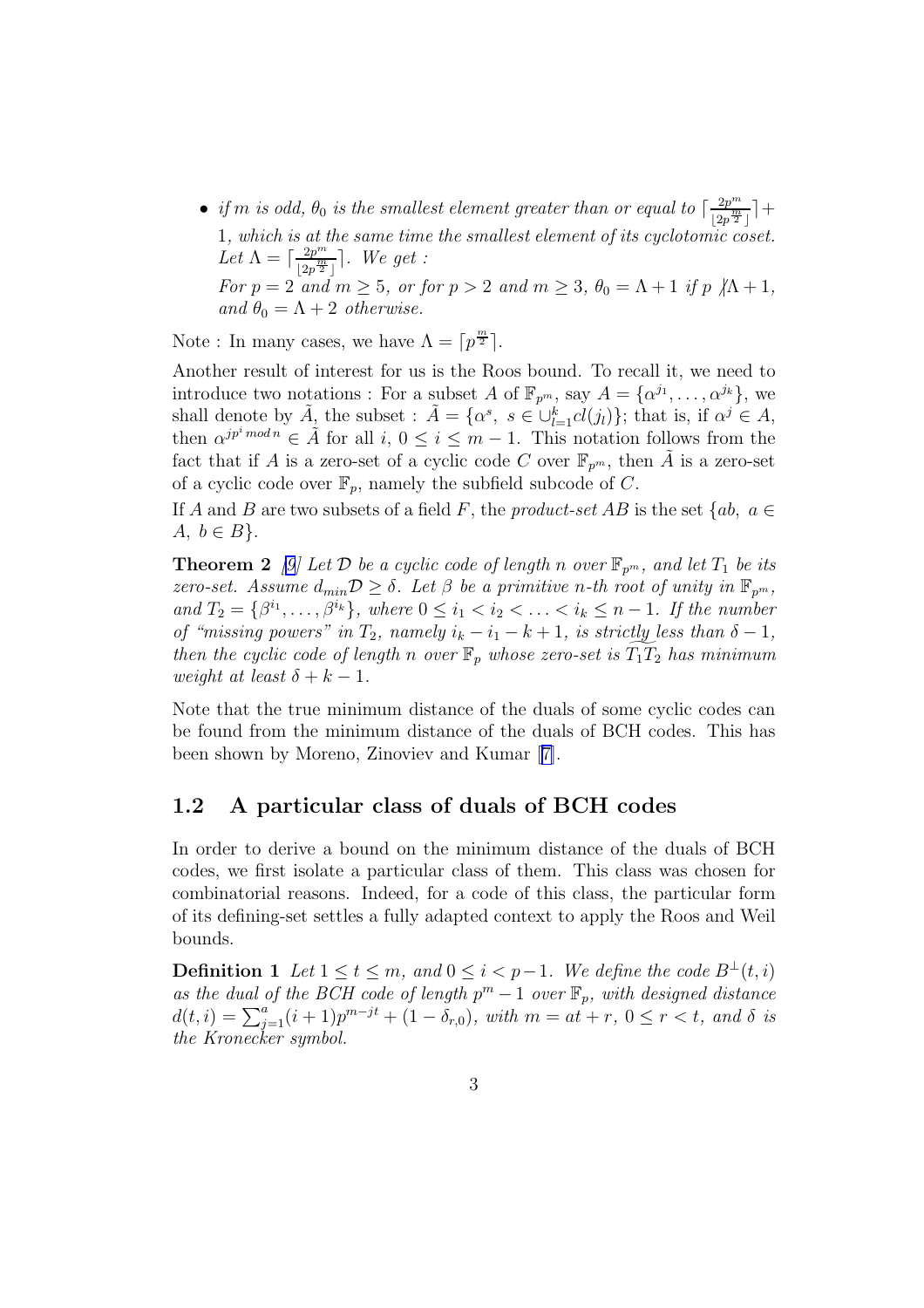<span id="page-4-0"></span>In the following, we identify an element s in  $[0, n]$  with its p-ary expansion, namely  $s = \sum_{i=0}^{m-1} s_i p^i = (s_0 \dots s_{m-1}).$ 

**Proposition 1** *The defining-set of*  $B^{\perp}(t, i)$  *is*  $T(t, i) = \{v \in [0, n], \text{ the } p\text{-ary}\}$ *expansion of* v *has no pattern of the form*  $j p - 1 \ldots p - 1$  ${t-1}$ *, with*  $p - 1 - i \leq$ 

 $j \leq p-1$ }.

**Remark 2** We have the following inclusions on  $B^{\perp}(t, i)$  codes :

...  $B^{\perp}(t, i) \subset B^{\perp}(t, i + 1) \dots B^{\perp}(t, p - 2) \subset B^{\perp}(t - 1, 0) \dots$ 

### 2 The theoretical bounds

#### 2.1 A bound on the minimum distance of  $B^{\perp}(t, i)$

The following two theorems are derived from the Roos and Weil bounds. For a proof, see [\[3\]](#page-13-0). Note that, for  $p = 2$ , the  $B^{\perp}(t, i)$ s identify with the  $B^{\perp}(t, 0)$ s.

**Theorem 3** *We assume*  $p = 2$ *, and we denote by*  $\delta(t)$ *, the minimum distance of*  $B^{\perp}(t,0)$ .

- *1.* for  $2 \le t \le \frac{m-3}{2}$  $\frac{1}{2}$  (so  $m \ge 7$ ),  $\delta(t) \ge 2^{t+1} + 2^t - 4$ ,
- 2. for  $t = \frac{m-2}{2}$  $\frac{(-2)}{2}$   $(m \ge 6), \delta(t) \ge 2^{\frac{m}{2}} - 2,$
- *3. for*  $t = \lfloor \frac{m}{2} \rfloor$  $\frac{m}{2}$ ,  $\delta(t) \ge 2^{t+1} - 2^{t-1}$ ,
- *4.* and for  $\frac{m}{2} < t \le m 1$ ,  $\delta(t) \geq 2^{m-1} - \frac{2^{m-t}-2}{4}$  $\frac{1-t-2}{4} \left\lfloor 2^{\frac{m}{2}+1} \right\rfloor$ .

**Theorem 4** *We assume*  $p \neq 2$ *, and we denote by*  $\delta(t, i)$ *, the minimum distance* of  $B^{\perp}(t, i)$ *.* 

- *1. for*  $t = 1$ ,  $\delta(1, i) \geq (z + 2)(p 1 i)$ , where  $z = 0$  if  $i \geq \frac{p}{2} 1$ , and z *is the largest integer strictly less than*  $\frac{p}{i+1} - 1$  *otherwise.*
- 2. for  $2 \le t < \frac{m-1}{2}$  (so  $m \ge 6$ ),  $\delta(t, i) \ge (p-i)(p^t 1 i)$ ,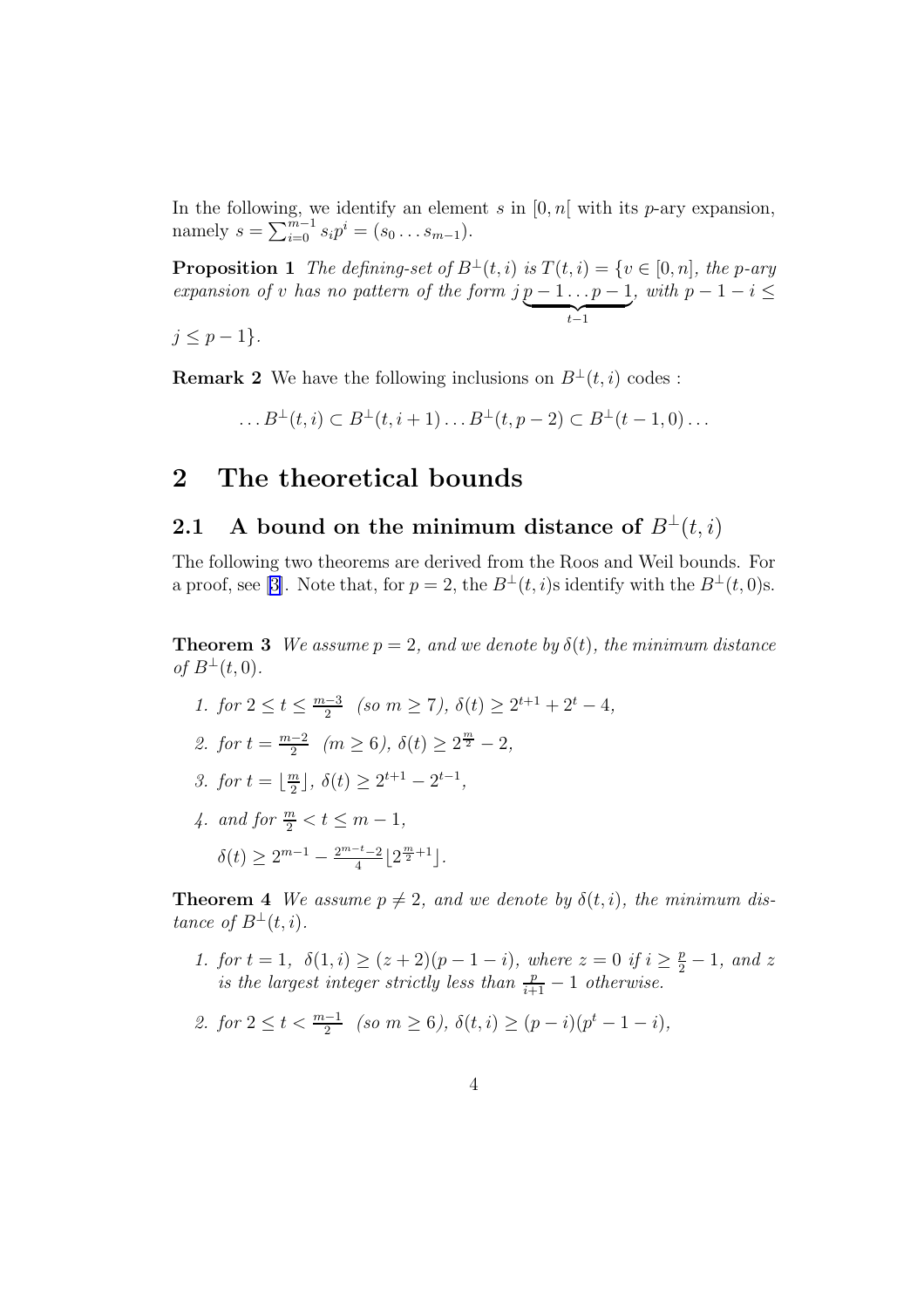- <span id="page-5-0"></span>*3.* for  $t = \frac{m-1}{2}$  $\frac{n-1}{2}$  and  $i = 0$ , or for  $t = \frac{m}{2}$  $\frac{m}{2}$ *, or*  $t = \frac{m+1}{2}$  $\frac{a+1}{2}$  *and*  $i > 0$ *,*  $\delta(t, i) \ge (p-1)^2 p^{m-t-2} + p^t - 1 - i,$
- 4. for  $t = \frac{m-1}{2}$  $\frac{-1}{2}$  and  $0 < i < p - 1$  ( $m \ge 5$ ),  $\delta(t, i) \ge (p - 1 - i)p^{\frac{m-3}{2}} +$  $p^{\frac{m-1}{2}}-1-i,$
- *5. for*  $\frac{m+1}{2} < t \leq m$  *or for*  $t = \frac{m+1}{2}$  $\frac{+1}{2}$  and  $i = 0$ ,  $\delta(t, i) \ge (p-1)(p^{m-1} - \frac{((i+1)p^{m-t}-2)}{2n})$  $\frac{p^{m-t}-2)}{2p}\left[2p^{\frac{m}{2}}\right]\big).$

#### 2.2 A bound for all duals of BCH codes

We shall here give an estimate on the minimum distance of all duals of BCH codes. This estimate is derived from theorems [3](#page-4-0) and [4](#page-4-0), and by the fact that the  $B^{\perp}(t, i)$ s realize a filtration of the duals of BCH codes. Indeed, let  $d \in [0, n]$ . Then there exists t and i such that  $d(t, i) \leq d < d(t, i + 1)$  or, if  $i = p - 2$ ,  $d(t, p - 2) \le d < d(t - 1, 0)$ . But then, for the dual say  $B^{\perp}(d)$  of the BCH code of designed distance  $d$ , we have

$$
B^{\perp}(t,i) \subseteq B^{\perp}(d) \subset B^{\perp}(t,i+1),
$$

(or  $B^{\perp}(t, p-2) \subset B^{\perp}(d) \subset B^{\perp}(t-1, 0)$ ).

The results of the following three theorems do not all come from including  $B^{\perp}(d)$  in a  $B^{\perp}(t, i)$  code. Some are also derived by applying the Weil bound directly to  $B^{\perp}(d)$  (see remark [1\)](#page-2-0), or by applying the Hartmann-Tzeng bound [\[2](#page-12-0)] to  $B^{\perp}(d)$  and then including this code in a Reed-Muller code. The proofs, being quite long, are omitted here and are to be found in [\[4](#page-13-0)].

We denote by  $\delta(d)$ , the minimum distance of  $B^{\perp}(d)$ . The next theorem treats the case  $p = 2$ .

**Theorem 5** *Let*  $d \geq 3$ *, and*  $l = l(d)$ *, such that* 

$$
2^l + 1 \le d < 2^{l+1} + 1. \tag{1}
$$

 $Set t = m - l$ .

- *1.* If  $d = d(t, 0)$ , a bound on  $\delta(d)$  is given by theorem [3.](#page-4-0)
- 2. We assume  $d \neq d(t, 0)$ . Then we have the following lower bound on  $\delta(d)$ .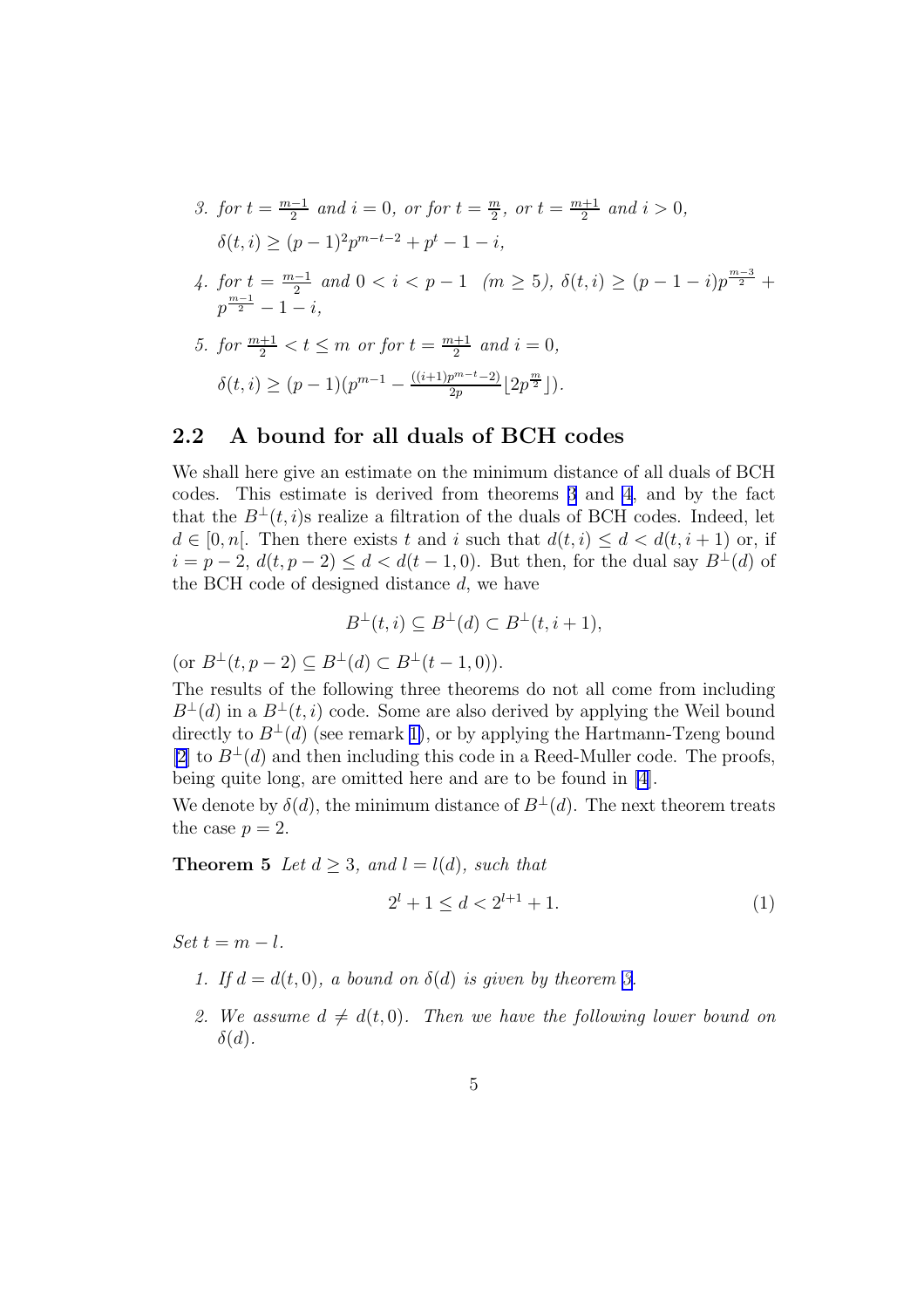<span id="page-6-0"></span>(a)  $l < \lfloor \frac{m}{2} \rfloor$  $\frac{n}{2}$ 

> $\delta(d) \geq$  weil(d), where weil(d) is the Weil bound for  $B^{\perp}(d)$ , as *given in theorem [1.](#page-2-0)*

(b)  $l = \lfloor \frac{m}{2} \rfloor$  $\frac{n}{2}$ ,

If m is even*,*

- $d < 2^{\frac{m}{2}+1} 3 \Rightarrow \delta(d) \geq 2^{\frac{m}{2}+1} 2^{\frac{m}{2}-1},$
- $d = 2^{\frac{m}{2}+1} 3$  *or*  $d = 2^{\frac{m}{2}+1} 1 \Rightarrow \delta(d) \geq 2^{\frac{m}{2}}$ .

If m is odd*,*

 $Let  $\theta_0$  be defined as in lemma 1. Then$  $Let  $\theta_0$  be defined as in lemma 1. Then$  $Let  $\theta_0$  be defined as in lemma 1. Then$ 

- $d < \theta_0 \Rightarrow \delta(d) \ge \sup(2^{\frac{m+3}{2}} 2^{\frac{m-1}{2}}, well(d)),$ •  $\theta_0 \leq d < 2^{\frac{m+1}{2}} - 3 \Rightarrow \delta(d) \geq 2^{\frac{m+3}{2}} - 2^{\frac{m-1}{2}},$
- $d = 2^{\frac{m+1}{2}} 3$  *or*  $d = 2^{\frac{m+1}{2}} 1 \Rightarrow \delta(d) \geq 2^{\frac{m+1}{2}}$ .

$$
(c) \ \frac{m}{2} < l < m-2,
$$

- $d < 2^{l+1} 3 \Rightarrow \delta(d) \geq 2^{t+1} 2^{t-1},$
- $d = 2^{l+1} 3$  *or*  $d = 2^{l+1} 1 \Rightarrow \delta(d) \ge 2^t + 2^{t-1} 4$ ,
- *(d)*  $l = m 2$  *and*  $m > 4$

 $\delta(d) \geq 6$ , except for  $d = 2^{m-1} - 1$  and  $d = 2^{m-1} - 2^{\frac{m}{2} - 1} - 1$ , in *which cases we only have*  $\delta(d) \geq 4$ *.* 

The next two theorems concern the non-binary case.

**Theorem 6** Let  $1 \le t \le m$  and d such that

$$
d(t, i) \le d < d(t, i + 1), \ \ i < p - 2.
$$

- *1.* If  $d = d(t, i)$ , a bound on  $\delta(d)$  is given by theorem [4.](#page-4-0)
- 2. We assume  $d \neq d(t, i)$ . Then we have the following lower bound on  $\delta(d)$ :
	- $(a)$   $t = 1$ , •  $\delta(d) > 2(p-2-i)$  *if*  $i < p-4$ ,  $\delta(d) \geq p-i$  *otherwise.*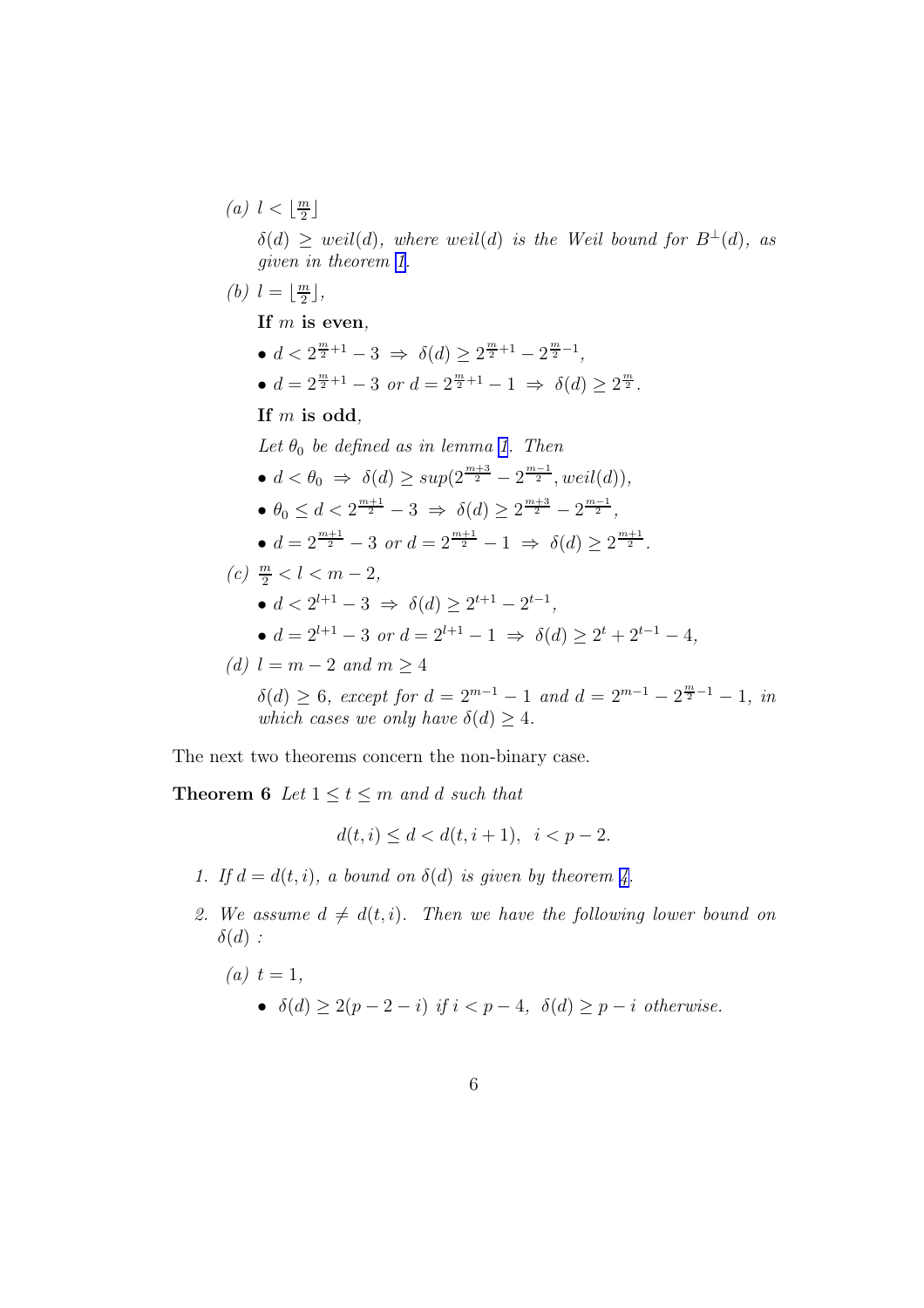<span id="page-7-0"></span>(b) 
$$
2 \le t < \frac{m+1}{2}
$$
,  
\n•  $2 \le t < \frac{m-1}{2}$ ,  $\delta(d) \ge (p-1-i)(p^t-2-i)$ ,  
\n•  $t = \frac{m-1}{2}$  (*m* odd),  $\delta(d) \ge (p-2-i)p^{\frac{m-3}{2}} + p^{\frac{m-1}{2}} - 2 - i$ ,  
\n•  $t = \frac{m}{2}$  (*m* even),  $\delta(d) \ge (p-1)^2 p^{\frac{m}{2}-2} + p^{\frac{m}{2}} - 2 - i$ ,  
\n(c)  $t = \frac{m+1}{2}$ , (*m* odd,  $m \ge 5$ ). Let  $\theta_0$  be defined as in lemma 1.  
\n•  $d \le \theta_0 \Rightarrow \delta(d) \ge \sup((p-1)^2 p^{\frac{m-5}{2}} + p^{\frac{m+1}{2}} - 2 - i, \text{weil}(d))$ ,  
\nwhere weil(d) is the Weil bound for  $\bar{B}^{\perp}(d)$ , as given in theorem 1.  
\n•  $\theta_0 < d \Rightarrow \delta(d) \ge (p-1)^2 p^{\frac{m-5}{2}} + p^{\frac{m+1}{2}} - 2 - i$ ,  
\n(d)  $\frac{m+1}{2} < t \le m$ ,  $\delta(d) \ge \text{weil}(d)$ .

**Theorem 7** *Let*  $2 \le t \le m - 1$ *, and d such that* 

$$
d(t, p - 2) \le d < d(t - 1, 0).
$$

- *1.* If  $d = d(t, p 2)$ , a bound on  $\delta(d)$  is given by theorem [4](#page-4-0).
- 2. We assume  $d \neq d(t, p 2)$ . We then have the following bound on  $\delta(d)$ :
	- $(a)$  2 ≤ t <  $\frac{m+1}{2}$ ,  $\delta(d)$  ≥ p<sup>t</sup> − p + 2*, except for*  $d = p^{m-t+1} 1$ *, in which case*  $\delta(d) \geq p^t - p$ .
	- *(b)*  $t = \frac{m+1}{2}$  $\frac{p+1}{2}$  (*m odd*),  $\delta(d) \geq p^{\frac{m+1}{2}} - p + 2$ , except for  $d = p^{\frac{m+1}{2}} - 1$ , *in which case*  $\delta(d) \ge (p-1)^2 p^{\frac{m-3}{2}} + p^{\frac{m-1}{2}} - 1$ .
	- $(c)$   $\lceil \frac{m}{2} \rceil$  $\lfloor \frac{m}{2} \rfloor + 1 \leq t \leq m - 1$ ,  $\delta(d)$  *is bounded from below by the Weil bound (theorem [1\)](#page-2-0).*

## 3 The algorithmic approach

We use an algorithmic approach to compute a lower bound on the minimum disatnce of the duals of BCH codes. The algorithmic method used here is due to T. Schaub and J. L. Massey, and is quite general to find a lower bound on the minimum distance of any cyclic code. We have implemented this method using the C language. We present the main ideas of the algorithm. It is based on the following theorem, see for instance[[8\]](#page-13-0).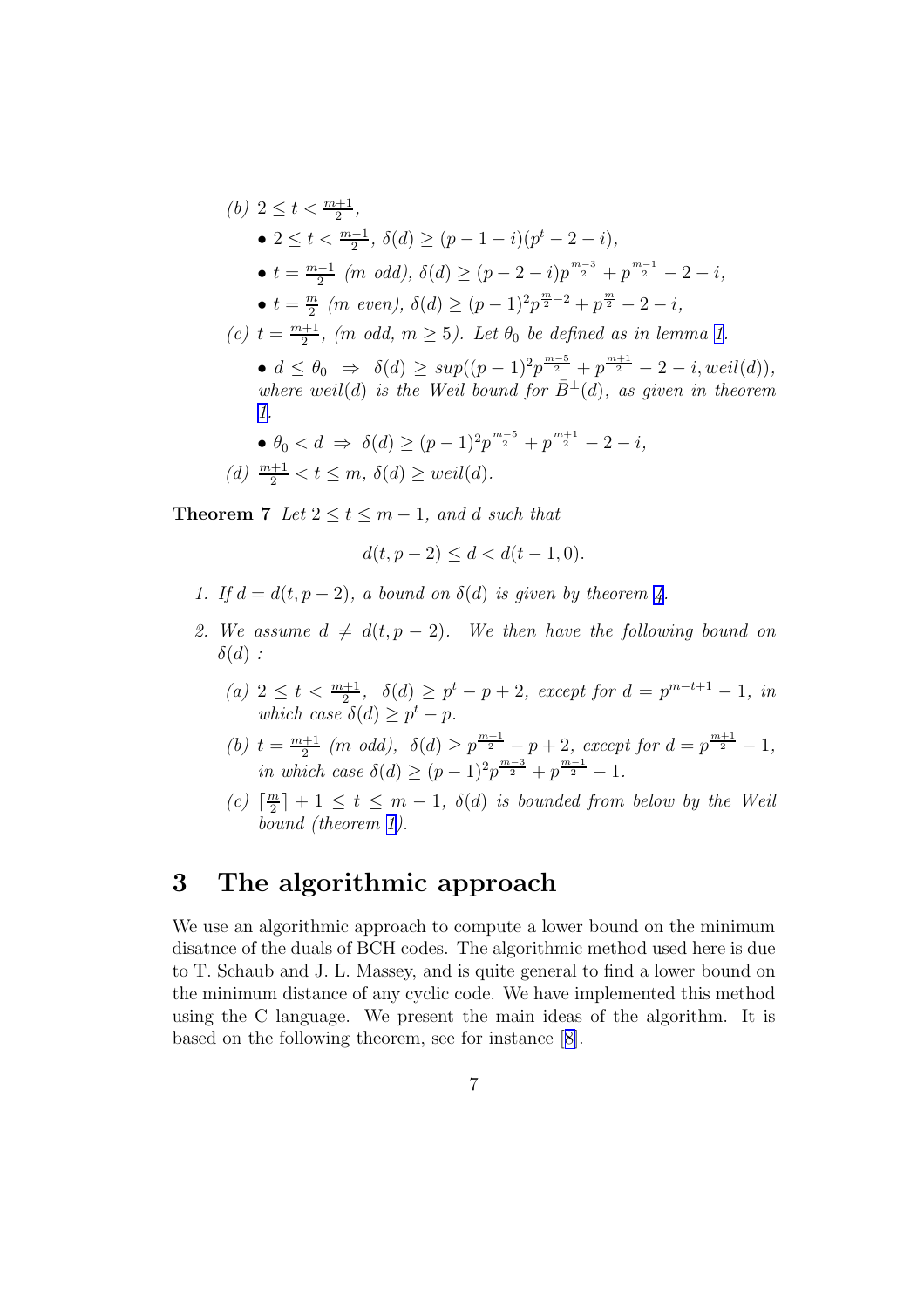**Theorem 8** Let  $c \in \mathbb{F}_p^n$ , let  $A_1, \ldots, A_n$  be the Mattson-Solomon coefficients *of* c*. Then the weight of* c *is equal to the rank of the circulant matrix*

$$
C_c = \begin{pmatrix} A_1 & \dots & A_n \\ \vdots & \ddots & \vdots \\ A_n & \dots & A_{n-1} \end{pmatrix}.
$$
  
\n
$$
\begin{pmatrix} A_0 & A_1 & \dots & A_{n-1} \\ A_1 & A_2 & \dots & A_0 \\ \vdots & \vdots & & \vdots \\ A_{n-1} & A_0 & \dots & A_{n-2} \end{pmatrix}.
$$
  
\n(2)

Thus finding a lower bound on the minimum distance of a code C can be done by finding the minimum rank of the matrices  $C_c$ , for all the codewords  $c \in C$ . Since it is not feasible to compute the rank of all these matrices, the algorithm compute a lower bound for the rank of a *generic matrix*  $C_{gen}$ , which is as follows.

Let  $I(C)$  be the defining set of a cyclic code C. Then the Mattson-Solomon coefficients of the codewords of c satisfy

$$
\forall i \in I(C), \quad A_i = 0.
$$

The *generic matrix* of the code C is the matrix  $C_{gen}$ , corresponding to the matrix  $C_c$ , with zero's in the position of the  $A_i$ 's,  $i \in I(C)$ , and the symbol  $\Delta^+$  in the other positions. The symbol  $\Delta^+$  means "certainly non zero". As an example, consider the following matrix

$$
\left(\begin{array}{ccc} \Delta^+ & 0 & \Delta^+ \\ \Delta^+ & \Delta^+ & 0 \\ 0 & \Delta^+ & \Delta^+ \end{array}\right).
$$

The rank of such a matrix is easily seen to be greater than or equal to 2 for any non zero values which can be given to the symbols  $\Delta^+$ .

The rank-bounding algorithm, designed by T. Schaub, finds a set of necessarily independant columns in such a matrix, for all non zero values given to the  $\Delta^+$ . The lower bound returned for the rank is the number of these lines. The algorithm works by inspecting each line after another, trying to express the current line in terms of previous lines. If this is impossible, the algorithm add the current line to the set of independant lines. If not, it skips to the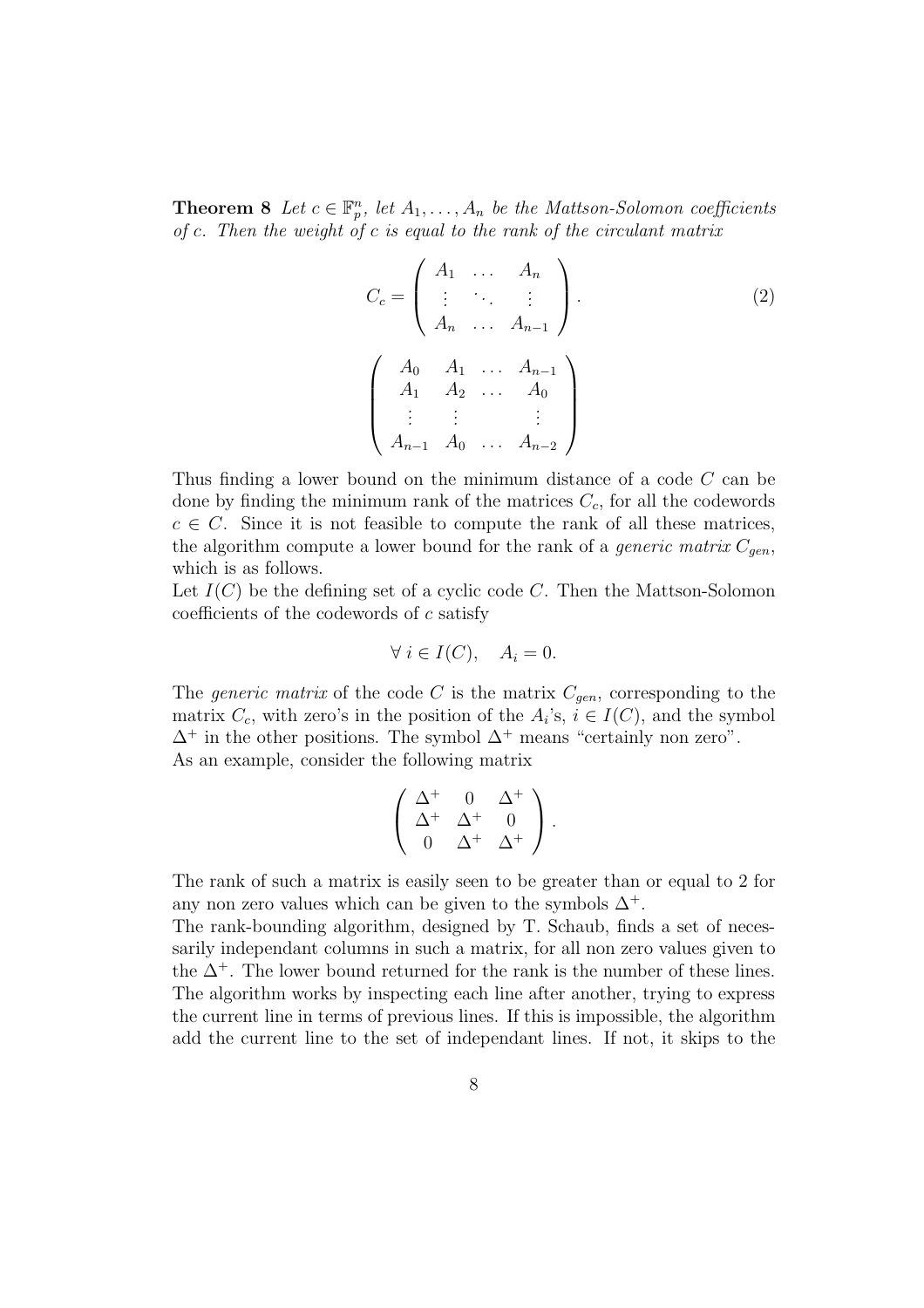next line. The techniques for establishing the independance of a line are too intricated to be described here, and are fully explicited in[[8\]](#page-13-0). The rankbounding algorithm works with complexity  $O(n^3)$  for a matrix of size n. No arithmetical operations are needed.

The algorithm computes a lower bound for codewords that do not belong to any other subcode, for it assume that the  $A_i$ 's not belonging to the defining set are non-zero. It must be recursively applied to all cyclic subcodes, or to a portion of these. In the cases where the code has too many subcodes, the complexity is large.

## 4 Numerical results

We shall now present numerical tables illustrating the theoretical bound (theorems [5,](#page-5-0) [6](#page-6-0) and [7](#page-7-0)) and Schaub's method.

In the first column of the tables, we quote the designed distance d of the BCH-code. The dagger means that the code corresponds to a  $B^{\perp}(t, i)$  code  $(\bar{B}^{\perp}(t,0))$  in the binary case). The star in the Schaub's bound column means that the value is the actual minimum distance.

The first example is in the binary case, in the length 127. We can see that Schaub's algorithm gives very high values, e.g. for  $d = 9$  to 21. For  $d =$ 11 (respectively 15, 19 ), we proved by the algorithmic method that the minimum distance of  $B^{\perp}(d)$  is at least 32 (respectively 28, 22), and some other considerations (see[[1\]](#page-12-0)) lead to prove that it actually is the minimum distance.

For large designed distances, the gap between the two method is not so obvious.

 $p = 2$ , length 127.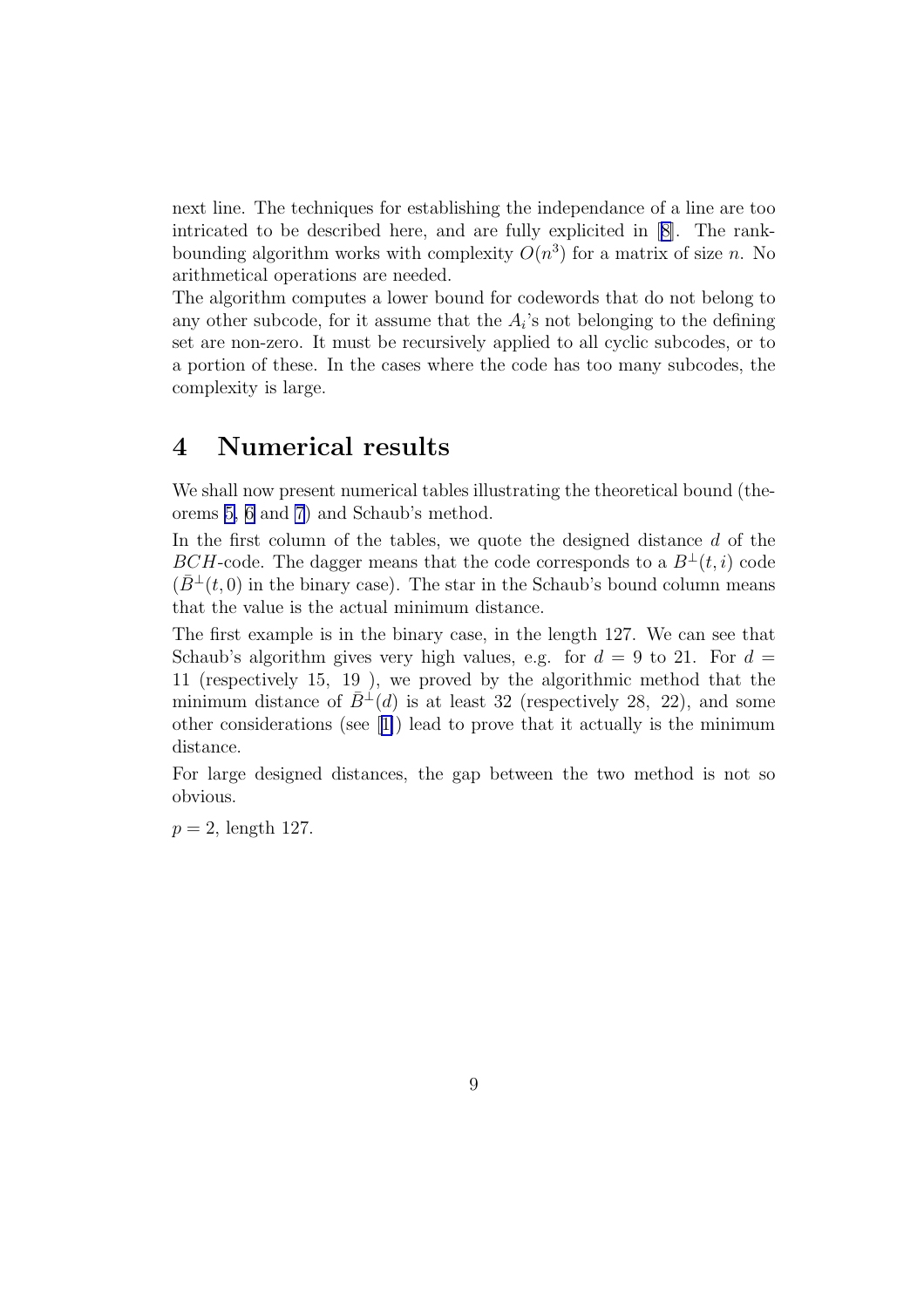| $\rm d$                      | theoretical bound | Schaub's bound    |
|------------------------------|-------------------|-------------------|
| $3\dagger$                   | 64                | $6\overline{4^*}$ |
| $\overline{5}$<br>$\ddagger$ | 56                | $56*$             |
| $\overline{7}$               | 48                | $48*$             |
| $9+$                         | 32                | 40                |
| 11                           | 24                | $32*$             |
| 13                           | 16                | 30                |
| 15                           | 16                | $28*$             |
| 19<br>$\dagger$              | 12                | $22*$             |
| 21                           | 12                | $\overline{20}$   |
| $\overline{23}$              | 12                | 16                |
| 27                           | 12                | 14                |
| 29                           | 8                 | 14                |
| 31                           | 8                 | 12                |
| $\overline{43}$ †            | $\overline{8}$    | 8                 |
| 47                           | $\overline{6}$    | $\overline{8}$    |
| 55                           | 6                 | $\sqrt{6}$        |
| 63                           | $\overline{4}$    | $\overline{4}$    |

The next example also concerns the binary case. The "?" means that the algorithm couldn't stop because there were too many subcodes.

 $p=2,$  length 255.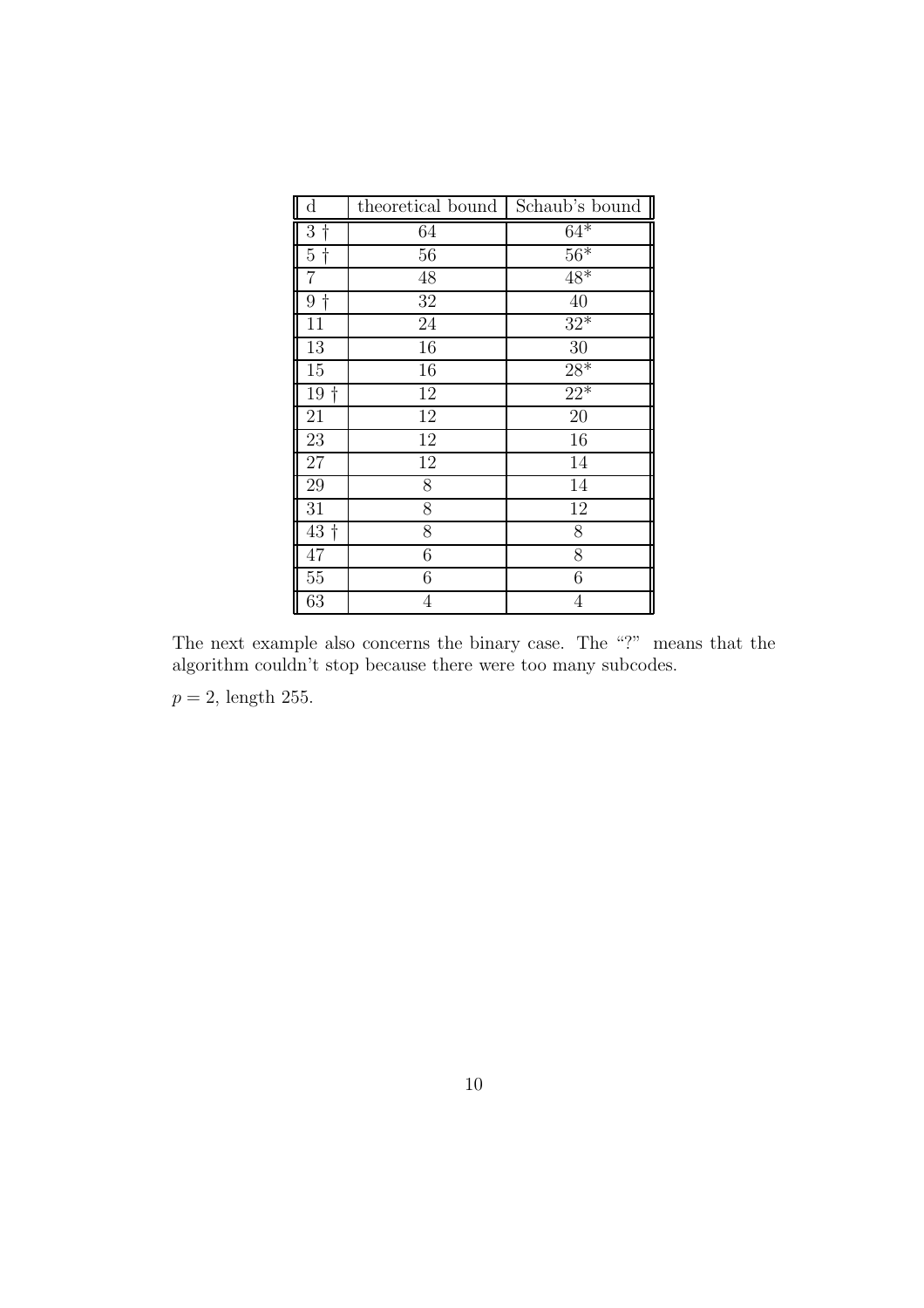| $\mathbf d$             | theoretical bound $\parallel$ Schaub's bound $\parallel$ |                          |
|-------------------------|----------------------------------------------------------|--------------------------|
| $3\dagger$              | 128                                                      | $128*$                   |
| $\overline{5}$ †        | 112                                                      | $112*$                   |
| 7                       | 96                                                       | $96*$                    |
| $9+$                    | 80                                                       | 86                       |
| 11                      | 64                                                       | 64                       |
| 13                      | $48\,$                                                   | 64                       |
| 15                      | 32                                                       | 60                       |
| $\overline{17}$ †, 19   | 24                                                       | 42                       |
| 21                      | 24                                                       | 40                       |
| $\overline{23, 25, 27}$ | 24                                                       | 32                       |
| 29                      | 16                                                       | 28                       |
| 31                      | 16                                                       | $26\,$                   |
| 37 <sup>†</sup>         | 14                                                       | 22                       |
| 39                      | 12                                                       | 22                       |
| 43, 45                  | $12\,$                                                   | 20                       |
| 47, 51, 53              | 12                                                       | 16                       |
| 55, 59                  | 12                                                       | $\overline{?}$           |
| 61, 63, 85 $\dagger$    | 8                                                        | $\overline{?}$           |
| 87, 91, 95, 111         | $\boldsymbol{6}$                                         | $\overline{\mathcal{E}}$ |
| 119, 127                | 4                                                        | $\overline{\mathcal{C}}$ |

The last table concerns the ternary case. It is worth to notice here that the theoretical bound is better for the first values of the designed distance (till  $d = 10$ ).

As for  $p = 2$ , there are cases where the algorithm couldn't stop.

 $p = 3$ , length 242.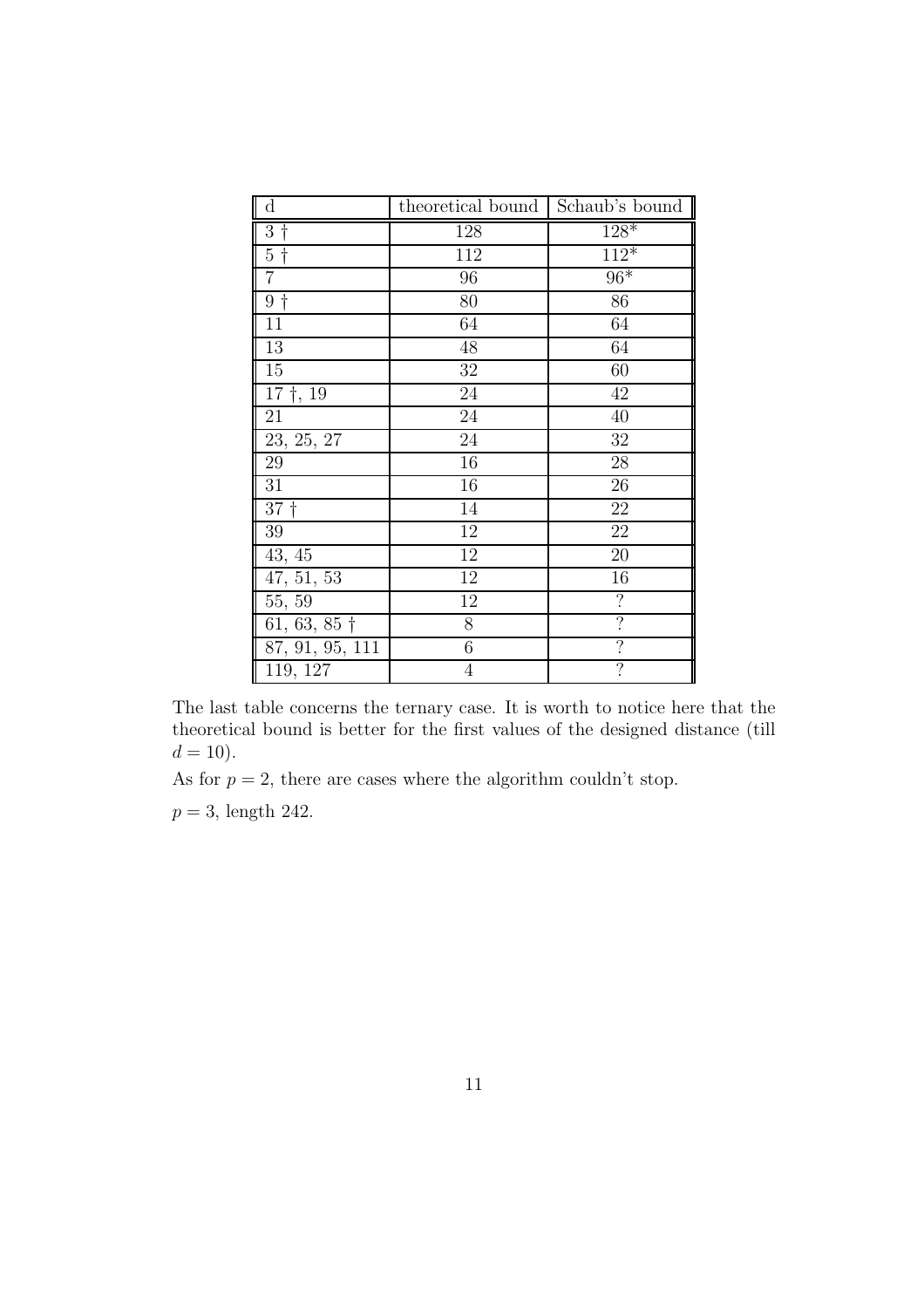<span id="page-12-0"></span>

| $\rm d$                              | theoretical bound Schaub's bound |                          |
|--------------------------------------|----------------------------------|--------------------------|
| $2\dagger$                           | 162                              | 162                      |
| $4\dagger$                           | 153                              | 121                      |
| $\overline{5}$                       | 135                              | 114                      |
| $7+$                                 | 122                              | 80                       |
| 8                                    | 102                              | 80                       |
| $\overline{1}0$ †                    | 90                               | 80                       |
| $\overline{11}$                      | $\overline{51}$                  | 79                       |
| 13                                   | $\overline{51}$                  | $\overline{72}$          |
| 14                                   | $\overline{51}$                  | 65                       |
| 16                                   | $\overline{51}$                  | $\overline{56}$          |
| 17                                   | $\overline{51}$                  | 53                       |
| $19+$                                | 29                               | 51                       |
| $20\,$                               | 26                               | 48                       |
| $\overline{22}$                      | 26                               | $\overline{38}$          |
| 23                                   | $\overline{26}$                  | 35                       |
| 25                                   | $\overline{26}$                  | 26                       |
| $26, 31\dagger$                      | $20\,$                           | 26                       |
| 32, 34, 35                           | 10                               | $\overline{26}$          |
| 38                                   | 10                               | 25                       |
| $40, \overline{41}$                  | 10                               | 23                       |
| 43, 44                               | $\overline{10}$                  | 22                       |
| 47,49                                | $\overline{10}$                  | 19                       |
| $50 \text{ to } 61 \text{ } \dagger$ | 10                               | $\overline{?}$           |
| 62 to 79                             | 8                                | $\overline{?}$           |
| $80, 121 \dagger$                    | $\overline{6}$                   | $\overline{\mathcal{C}}$ |
| 122 to 161                           | $\overline{2}$                   | $\overline{\cdot}$       |

## References

- [1] D. Augot: Etude algébrique des mots de poids minimum des codes cycliques, méthodes d'algèbre linéaire sur les corps finis. Thèse de doctorat, Paris VI, 1993.
- [2] C.R.P Hartmann and K.K. Tzeng *Generalizations of the BCH bound.* Info. and Control vol.20, p.489-498, 1972.